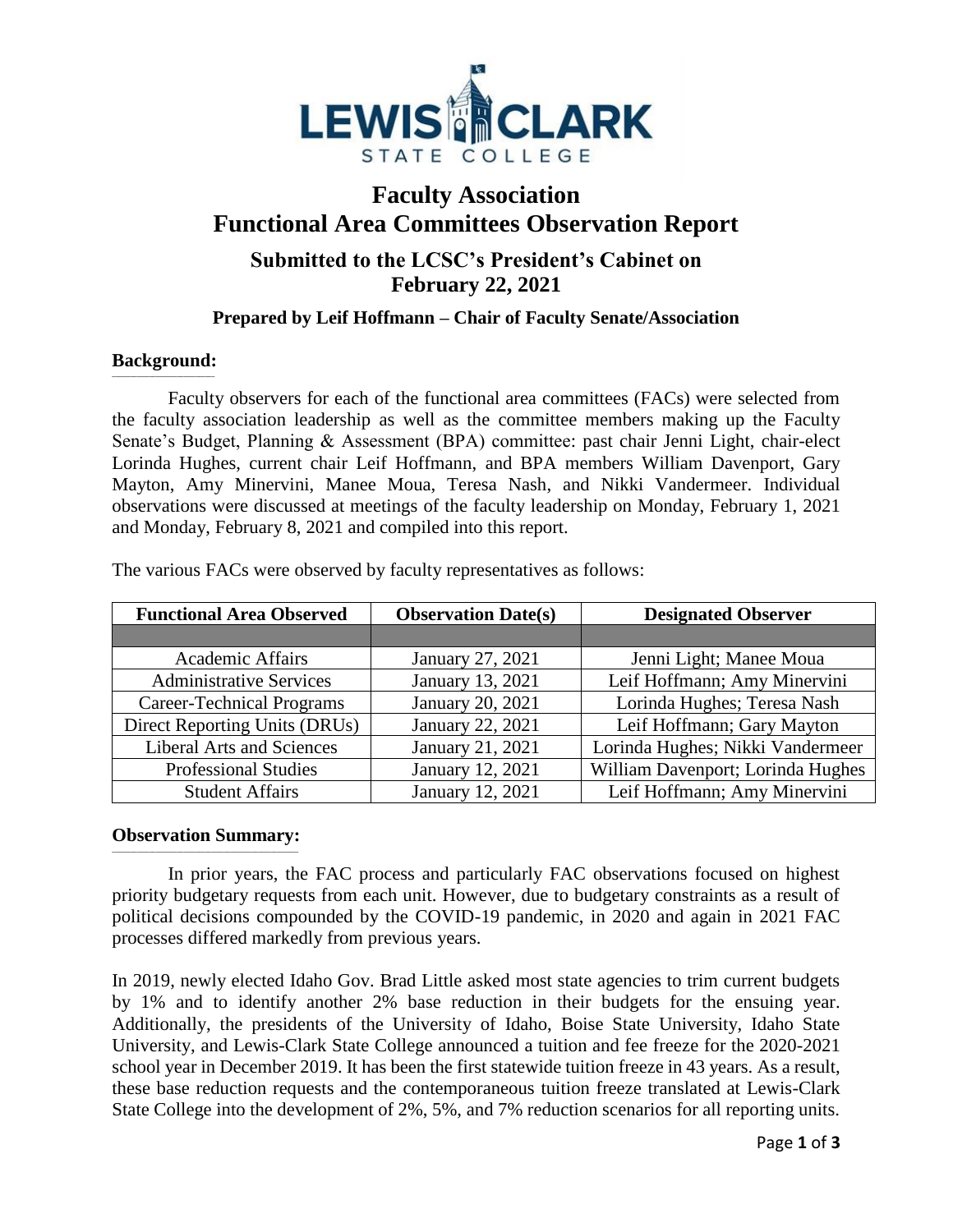

Subsequently, the reduction scenarios became reality. With enrollment declines due to COVID-19, it led overall to a number of unfilled positions, lay-offs, furloughs, retirements, and reorganization plans across campus.

While this year's FAC process did not concentrate on further reduction scenarios, all units were charged with providing a plan for a 0% or flat division/departmental budget for the upcoming year. Although funding requests were allowed, they tended, once again, to be secondary, with the focus being on maintaining the status quo while navigating the on-going repercussions of the pandemic on higher education and the previous state-wide higher education budgetary decisions.

Each unit, of course, is impacted differently at the 0% scenario, such as travel reductions versus essential operational concerns. Most units reported that they "can still make do" for this coming year. However, very quickly it became clear through the observation process that while every unit was accommodating the zero-budget request, many units will not be able to function in the same productive way as in the past. Strains and weariness across campus due to personnel cuts are obvious. Two examples out of many would be the need for the program assistant to the dean's office of CTE and an administrative assistant for the CAH. The main request from all reporters was the need to restore, rehire, or replace positions that were cut last year.

Indeed, many of the concerns expressed in last year's Faculty Association FAC Report on how an already small, HIGHLY efficient, low overhead, intensive touch institution like LCSC can continue offering high quality services when the focus is on reduction scenarios have come to fruition.

All units stated that either a flat budget is not currently or in the subsequent years considered a sustainable operation; personnel remaining the major concern for many. Some units have reported that the present situation, if it has not already, will lead to a decrease in service and support offerings, including for faculty, with the potential accompanying repercussions for conversion, recruitment, and retention of students AND faculty and staff. Put differently, many units are stretched to the maximum, affecting employee work/life balance and morale, along with the ability of a unit to provide services beyond maintaining baseline operations.

Furthermore, while, due to the previous year's cuts and additional operation expense reductions, the 0% scenario is manageable for many units *this year*, it has additional effects that were also already highlighted in last year's report: non-renewal of professional memberships and trainings that through non-exposure to the latest developments, trends, rules, regulations, and efficiencies in someone's field might lead to potential higher costs down the road. Also, for units, such as physical plant, a 0% scenario is actually a reduction in buying power for custodial and grounds budgets due to general inflation.

In sum, as was the case last year, observers have remarked on the great solidarity among all units and people involved in the FAC process, with all units willing to support each other, even if it